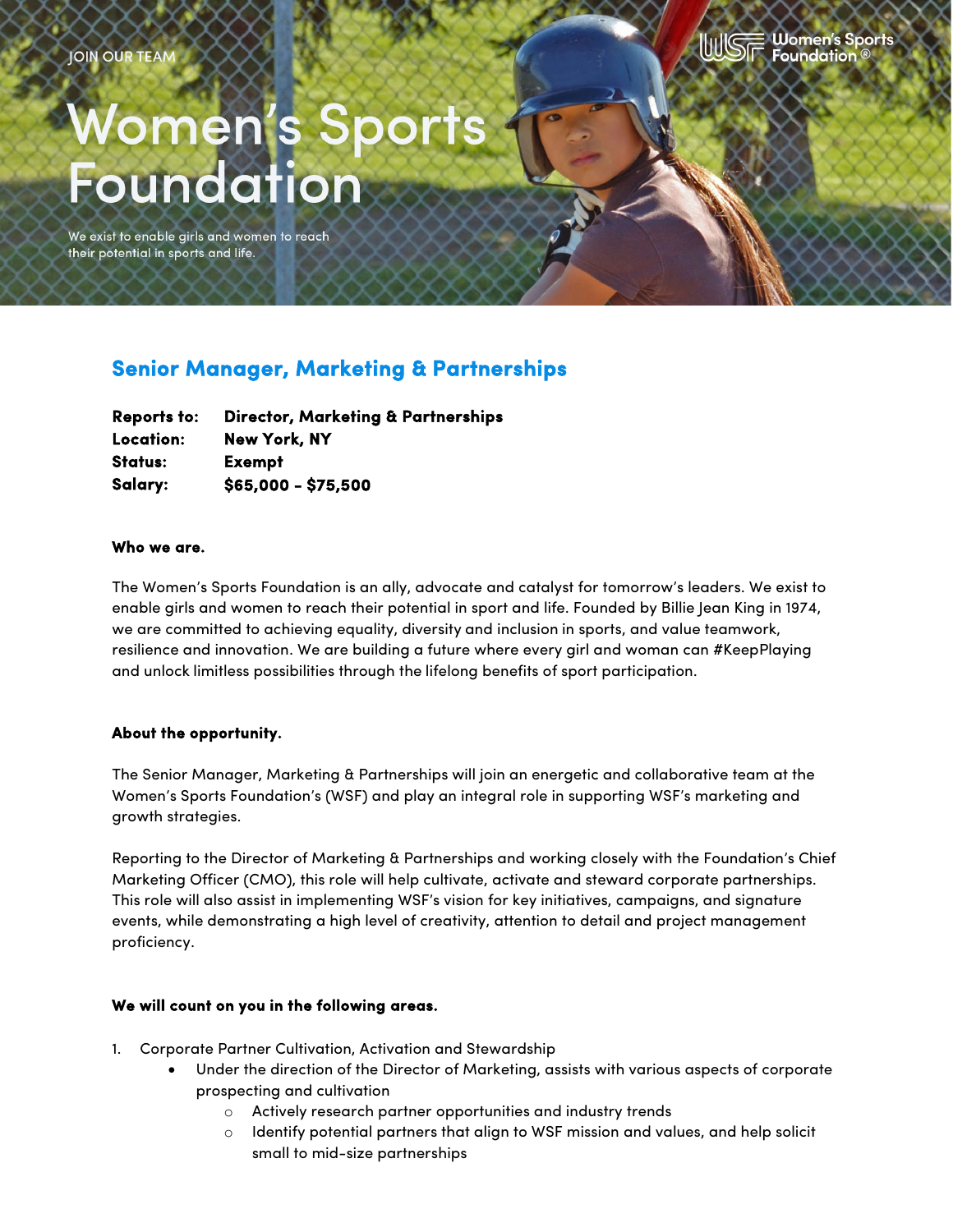- o Screen incoming partnership inquiries
- Designs prospect proposals, and helps to develop marketing materials including event collateral, brochures and fact sheets, to support corporate cultivation
- Serves on cross-functional project teams to help execute sponsored programming and recognition opportunities
- Coordinates ongoing correspondence with partners and prospects including special mailings, quarterly updates and year-in-review reports
- Under the direction of the CMO and Director of Marketing, maintains accurate partner engagement records, monitors revenue and expenditures, and oversees invoicing and vendor set up
- Follows trends in marketing, sponsorship and development to further drive WSF's brand awareness, stakeholder engagement and donor loyalty
- 2. Marketing Communications and Brand Strategy
	- Contributes to communication and brand strategies that drive the success of partner activations, fundraising campaigns and mission-driven initiatives
	- Helps cross-train other departments on how to apply WSF brand guidelines, and how to utilize creative assets and templates
	- Supports the digital strategy, social media and website integration for sponsored programs including The Power of She Fund, Sports 4 Life, Travel & Training Fund and Athlete Ambassador Program
- 3. Events
	- Actively participates in the planning and execution of WSF events, including oversight of third-party agencies and vendors, as needed
	- Oversees the execution of partner-related benefits for the WSF's signature gala, the Annual Salute to Women in Sports, as well as other events
	- Assists the Marketing and Development teams with events sales, sponsorship and overall fundraising efforts

# **What makes you stand out.**

The ideal candidate will possess a combination of skills, experience and passion in the following areas:

- Ability to meet established deadlines, with attention to detail and a keen focus on quality
- An understanding of maintaining brand equity, and ability to adhere to brand guidelines
- Proficiency in graphic and material design with PowerPoint and Photoshop or similar programs
- Strong understanding of women's sports and female athletes
- Skilled in audience engagement strategies, a plus
- Capable of thinking creatively, analytically and independently
- Curious and creative self-starter with ability to drive success within budget

## **What you need to have.**

The ideal candidate must possess a combination of skills, experience and passion in the following areas: